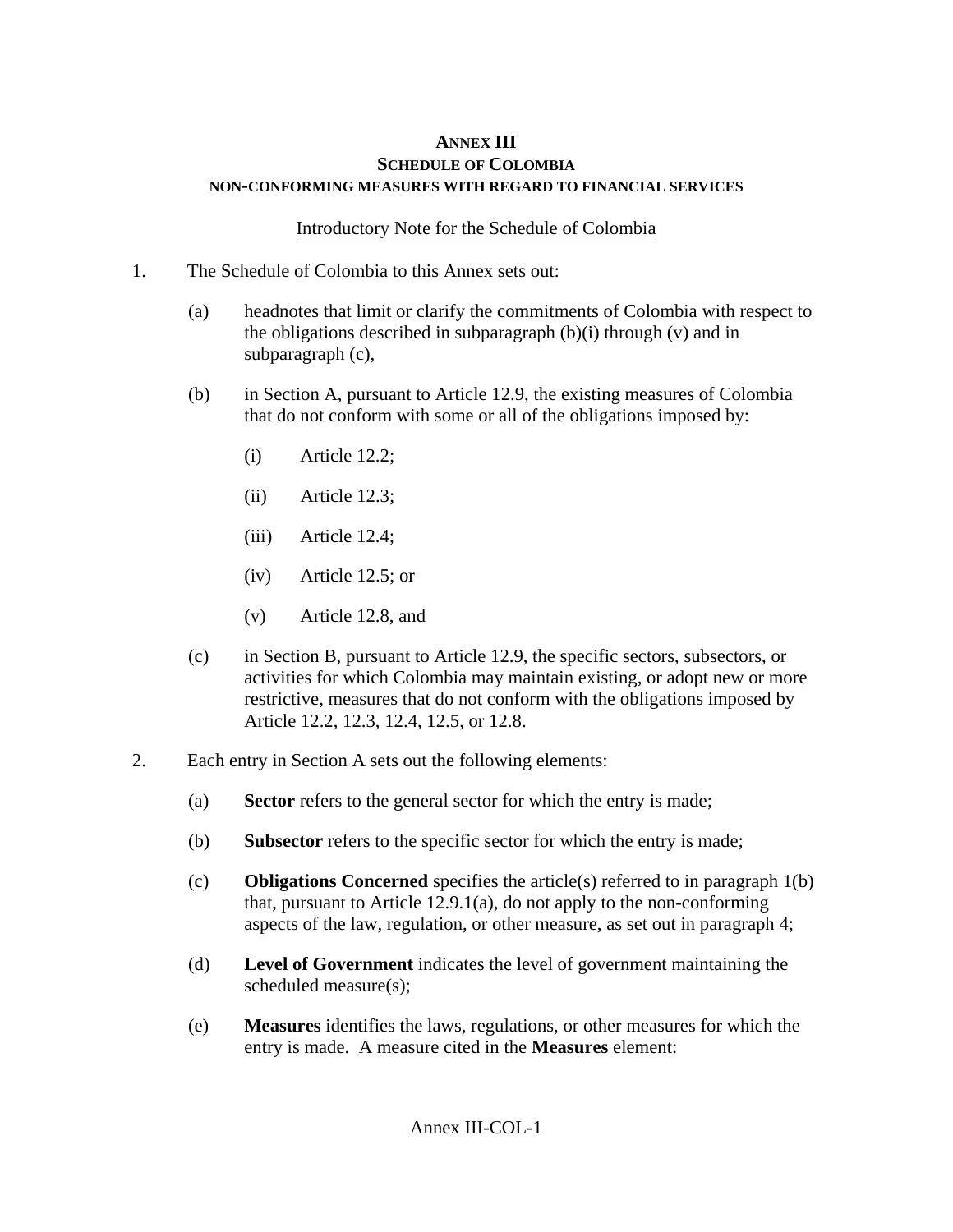- (i) means the measure as amended, continued, or renewed as of the date of entry into force of this Agreement, and
- (ii) includes any subordinate measure adopted or maintained under the authority of and consistent with the measure; and
- (f) **Description** provides a general, non-binding description of the measure for which the entry is made (except for the entry in Section A regarding the limitation on the number of primary dealers, for which the description is binding)**.**
- 3. Each entry in Section B sets out the following elements:
	- (a) **Sector** refers to the general sector for which the entry is made;
	- (b) **Subsector** refers to the specific sector for which the entry is made;
	- (c) **Obligations Concerned** specifies the article(s) referred to in paragraph 1(c) that, pursuant to Article 12.9.2, do not apply to the sectors, subsectors, or activities scheduled in the entry;
	- (d) **Level of Government** indicates the level of government maintaining the scheduled measure(s); and
	- (e) **Description** sets out the scope of the sectors, subsectors, or activities covered by the entry.

4. For entries in Section A (except the entry regarding the limitation on the number of primary dealers), in accordance with Article 12.9.1(a), and subject to Article 12.9.1(c), the articles of this Agreement specified in the **Obligations Concerned** element of an entry do not apply to the non-conforming aspects of the law, regulation, or other measure identified in the **Measures** element of that entry, except to the extent that such non-conforming aspects are inconsistent with a Specific Commitment in Annex 12.15.

5. For the entry in Section A regarding the limitation on the number of primary dealers, in accordance with Article 12.9.1(a), and subject to Article 12.9.1(c), the articles of this Agreement specified in the **Obligations Concerned** element of an entry do not apply to the non-conforming aspects of the law, regulation, or other measure identified in the **Description** element of that entry, except to the extent that such non-conforming aspects are inconsistent with a Specific Commitment in Annex 12.15.

6. For entries in Section B, in accordance with Article 12.9.2, the articles of this Agreement specified in the **Obligations Concerned** element of an entry do not apply to the sectors, subsectors, and activities identified in the **Description** element of that entry.

7. Where Colombia maintains a measure that requires that a service supplier be a citizen, permanent resident, or resident of its territory as a condition to the supply of a service in its territory, a Schedule entry for that measure taken with respect to Article 12.2,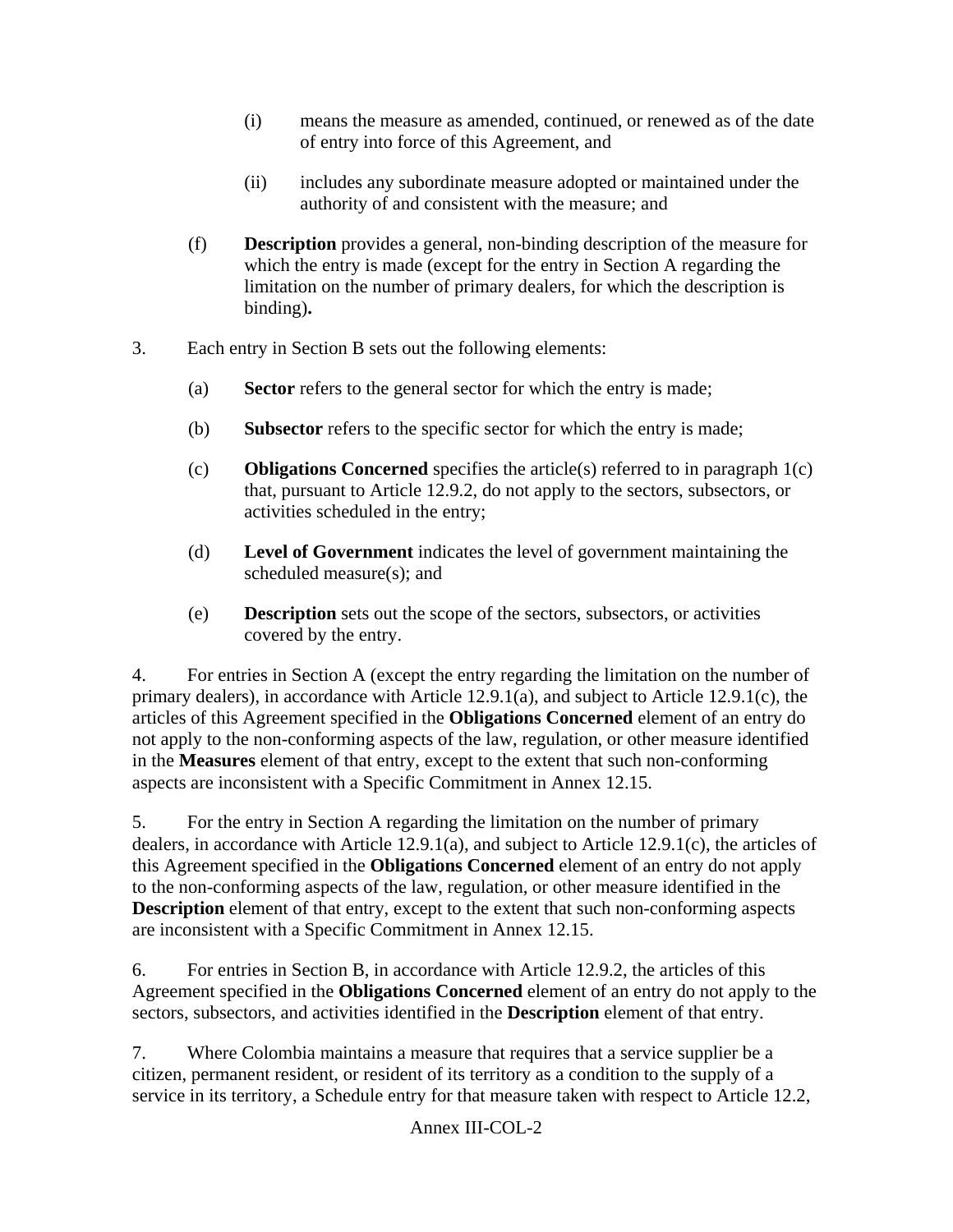12.3, 12.4, or 12.5 shall operate as a Schedule entry with respect to Article 10.3 (National Treatment), 10.4 (Most-Favored-Nation Treatment), or 10.8 (Performance Requirements) to the extent of that measure.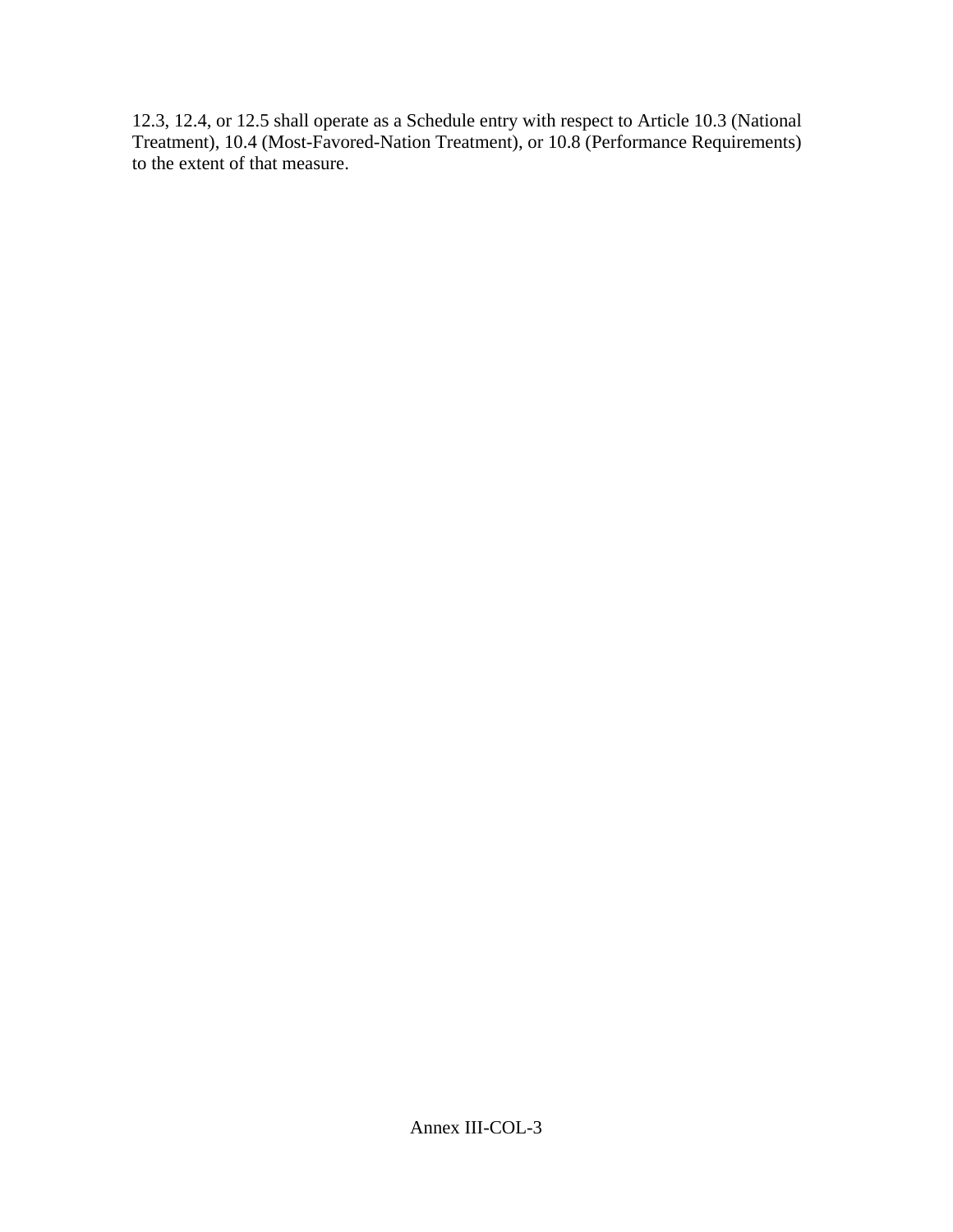## **ANNEX III Schedule of Colombia With Respect to the Financial Services Sector**

### **Headnotes**

1. Commitments in these subsectors under the Agreement are undertaken subject to the limitations and conditions set forth in these headnotes and in the Schedule below.

2. To clarify the commitment of Colombia with respect to Article 12.4, financial institutions constituted under the laws of Colombia are subject to non-discriminatory limitations on juridical form. $<sup>1</sup>$  $<sup>1</sup>$  $<sup>1</sup>$ </sup>

3. Article 12.9.1(c) shall not apply to those non-conforming measures relating to Article 12.4(b).

<u>.</u>

<span id="page-3-0"></span><sup>&</sup>lt;sup>1</sup> For example, *sociedades de responsabilidad limitada* and sole proprietorships are generally not acceptable juridical forms for financial institutions established in Colombia. For greater certainty, the choice, where available, by an investor between branches and subsidiaries is not addressed by this headnote.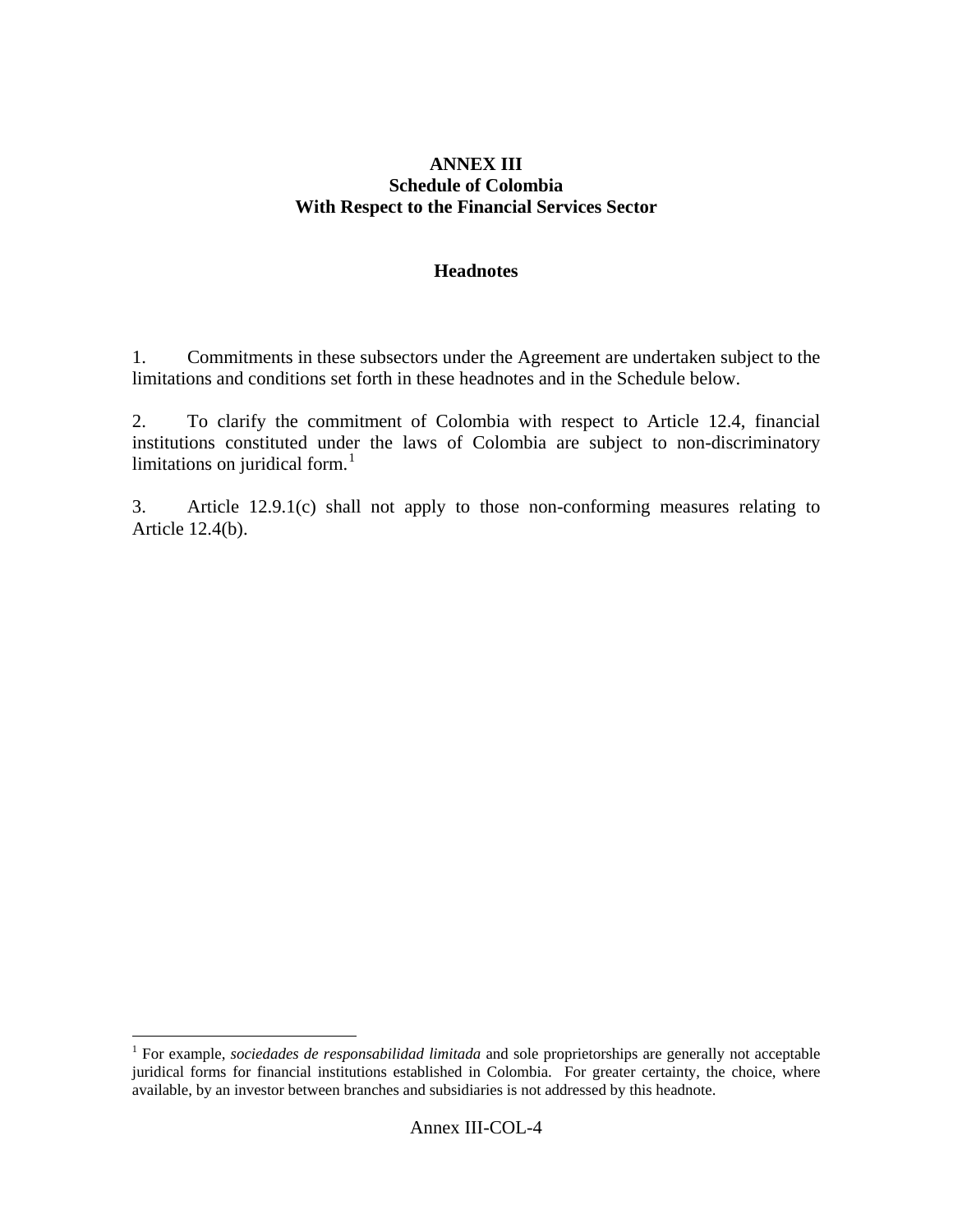## **ANNEX III Schedule of Colombia With Respect to the Financial Services Sector**

#### **Section A**

| <b>Sector</b>              | <b>Financial Services</b>                                                                                                                                                                                                                                                                                                                                                                                                                                                                                                                                                                                                                   |  |
|----------------------------|---------------------------------------------------------------------------------------------------------------------------------------------------------------------------------------------------------------------------------------------------------------------------------------------------------------------------------------------------------------------------------------------------------------------------------------------------------------------------------------------------------------------------------------------------------------------------------------------------------------------------------------------|--|
| <b>Subsector</b>           | Banking and Other Financial Services (Excluding Insurance)                                                                                                                                                                                                                                                                                                                                                                                                                                                                                                                                                                                  |  |
| <b>Level of Government</b> | Central                                                                                                                                                                                                                                                                                                                                                                                                                                                                                                                                                                                                                                     |  |
|                            | <b>Obligations Concerned</b> Market Access (Article 12.4)                                                                                                                                                                                                                                                                                                                                                                                                                                                                                                                                                                                   |  |
| <b>Measure</b>             | Decreto 656 de 1994, Art. 8.                                                                                                                                                                                                                                                                                                                                                                                                                                                                                                                                                                                                                |  |
| <b>Description</b>         | At least every 12 months during the five years after its<br>establishment, a Sociedad Administradora de Fondos de Pensiones<br>and a Sociedad Administradora de Fondos de Pensiones y de<br><i>Cesantía</i> must offer shares of its capital stock to entities of the social<br>solidarity sector <sup>2</sup> and to participants in and beneficiaries of the<br>public social security system (Régimen de Ahorro Individual con<br>Solidaridad) so that they may subscribe to a total of at least 20% of<br>its capital stock. The same requirement applies with regard to<br>increases in capital, but only with regard to the increase. |  |

<span id="page-4-0"></span><sup>&</sup>lt;sup>2</sup> For greater certainty, the social solidarity sector includes, among others current and former employees of the relevant entity, whether individually or in association, labor unions, federations and confederations of labor unions, employee savings funds (fondos de empleados), pension funds, severance payment funds (fondos de cesantias), and cooperatives.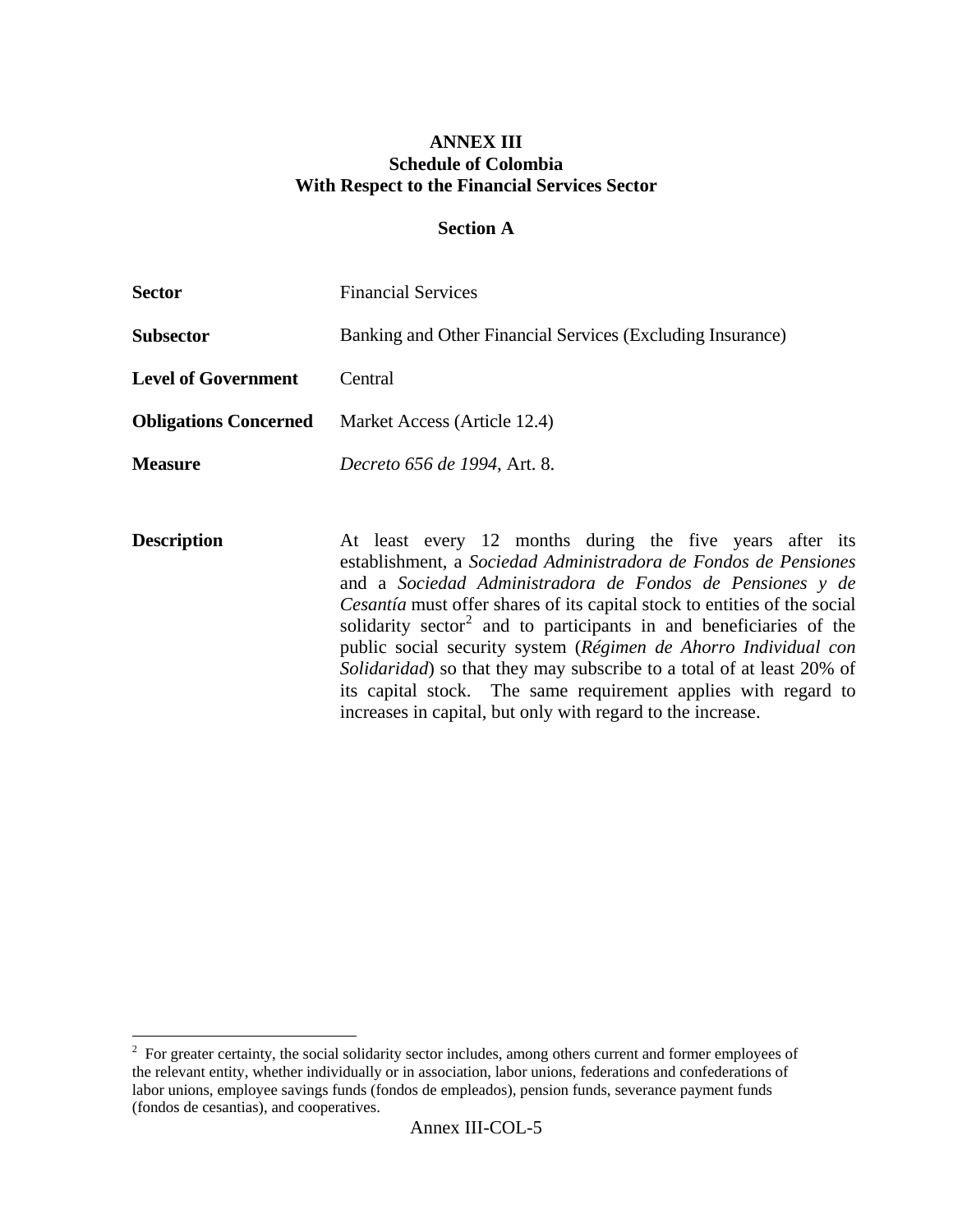| <b>Sector</b>                | <b>Financial Services</b>                                                                                                                                                                                                                                                                                                              |  |
|------------------------------|----------------------------------------------------------------------------------------------------------------------------------------------------------------------------------------------------------------------------------------------------------------------------------------------------------------------------------------|--|
| <b>Subsector</b>             | Banking and Other Financial Services (Excluding Insurance)                                                                                                                                                                                                                                                                             |  |
| <b>Level of Government</b>   | Central                                                                                                                                                                                                                                                                                                                                |  |
| <b>Obligations Concerned</b> | National Treatment (Article 12.2)<br>Market Access (Article 12.4)                                                                                                                                                                                                                                                                      |  |
| <b>Measure</b>               | Decreto 2419 de 1999, Art. 1 (in conformity with Ley 270 de 1996,<br>Art. 203 y Decreto 1065 de 1999, Art 16).                                                                                                                                                                                                                         |  |
| <b>Description</b>           | The sums of money subject to court or police order, including<br><i>cauciones</i> , <sup>3</sup> and funds consigned under leases must be deposited in<br>the Banco Agrario de Colombia. S.A., which may derive a<br>competitive advantage with respect to its overall operations from all<br>or some portion of that exclusive right. |  |

<span id="page-5-0"></span><sup>&</sup>lt;sup>3</sup> A *caución*, under Colombian law, is a deposit of money made under court order – for example, by a civil defendant in return for the court lifting an injunction won by the plaintiff against certain assets of the defendant.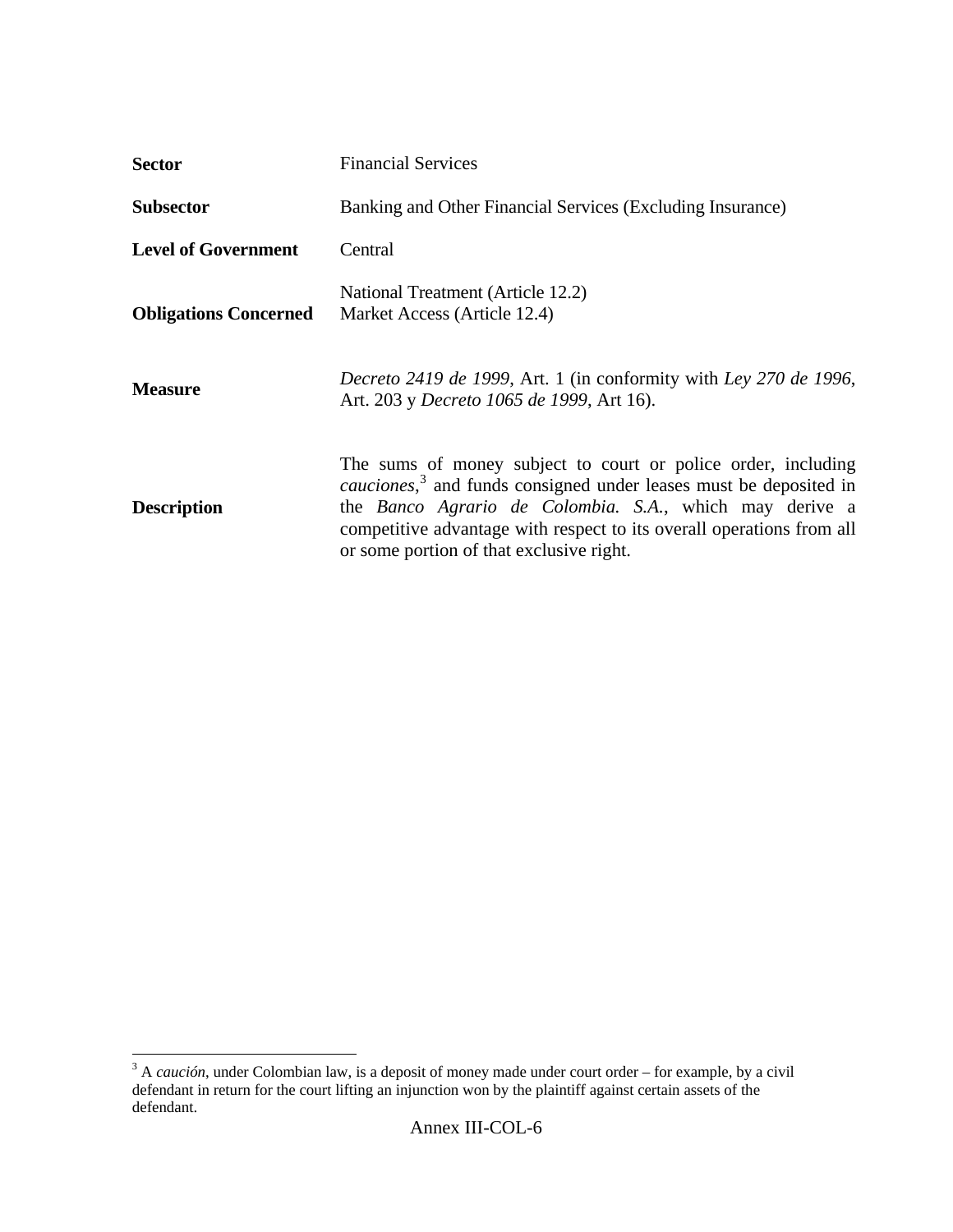| <b>Sector</b>                | <b>Financial Services</b>                                                                                                                                                                                                                                                                                                                                                                                                                                                                                                                                                                                                                                                                                                                                                                                                                                                                                                                                                                    |  |  |
|------------------------------|----------------------------------------------------------------------------------------------------------------------------------------------------------------------------------------------------------------------------------------------------------------------------------------------------------------------------------------------------------------------------------------------------------------------------------------------------------------------------------------------------------------------------------------------------------------------------------------------------------------------------------------------------------------------------------------------------------------------------------------------------------------------------------------------------------------------------------------------------------------------------------------------------------------------------------------------------------------------------------------------|--|--|
| <b>Subsector</b>             | Banking and Other Financial Services (Excluding Insurance)                                                                                                                                                                                                                                                                                                                                                                                                                                                                                                                                                                                                                                                                                                                                                                                                                                                                                                                                   |  |  |
| <b>Level of Government</b>   | Central                                                                                                                                                                                                                                                                                                                                                                                                                                                                                                                                                                                                                                                                                                                                                                                                                                                                                                                                                                                      |  |  |
| <b>Obligations Concerned</b> | National Treatment (Article 12.2)                                                                                                                                                                                                                                                                                                                                                                                                                                                                                                                                                                                                                                                                                                                                                                                                                                                                                                                                                            |  |  |
| <b>Measure</b>               | Estatuto Orgánico del Sistema Financiero                                                                                                                                                                                                                                                                                                                                                                                                                                                                                                                                                                                                                                                                                                                                                                                                                                                                                                                                                     |  |  |
| <b>Description</b>           | Colombia may grant advantages or exclusive rights to the following<br>financial entities:<br>el Financiamiento del Sector Agropecuario<br>Fondo para<br>п<br>(FINAGRO);<br>Banco Agrario de Colombia;<br>٠<br>Fondo Nacional de Garantías;<br>٠<br>Financiera Eléctrica Nacional (FEN);<br>٠<br>Financiera de Desarrollo Territorial (FINDETER);<br>Fiduciaria La Previsora;<br>Instituto Colombiano de Crédito Educativo y Estudios Técnicos<br>٠<br>en el Exterior (ICETEX);<br>Banco de Comercio Exterior (BANCOLDEX);<br>٠<br>Fondo Financiero de Proyectos de Desarrollo (FONADE).<br>ш<br>The advantages or exclusive rights may include, but are not limited to,<br>the following: $4$<br>exemption from certain taxation;<br>٠<br>exemption from registration and periodic reporting requirements<br>under federal securities laws;<br>purchase by the government of Colombia, through any public<br>Ξ<br>entity of Colombia, of obligations issued by the entities listed<br>above. |  |  |

<u>.</u>

<span id="page-6-0"></span> $4\,$  For greater certainty, and notwithstanding the location of this non-conforming measure within Section A, the Parties understand that the advantages or exclusive rights that Colombia may grant to the specified entities are not limited only to the cited examples.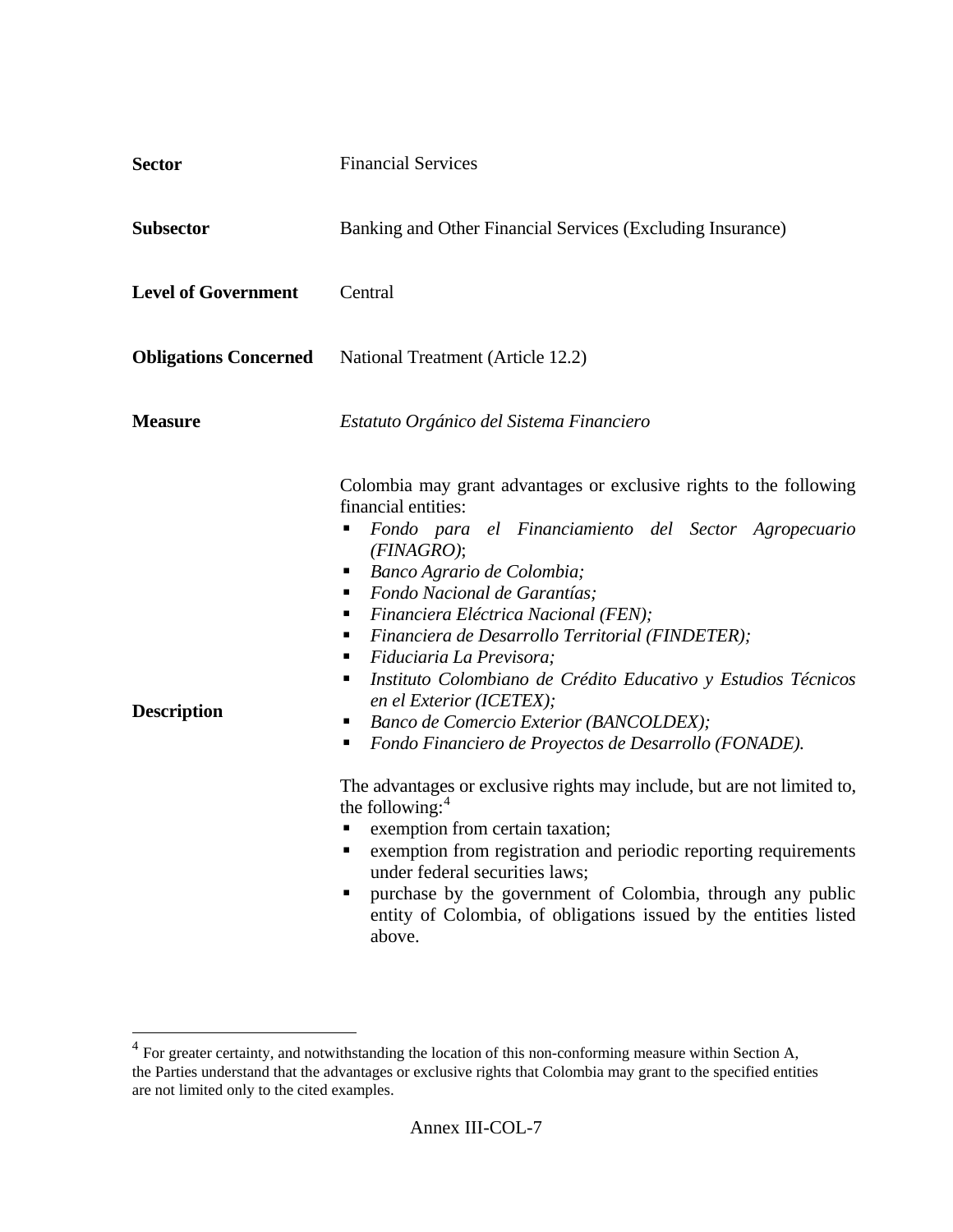| <b>Sector</b>                | <b>Financial Services</b>                                                                                                                                               |  |
|------------------------------|-------------------------------------------------------------------------------------------------------------------------------------------------------------------------|--|
| <b>Subsector</b>             | Banking and Other Financial Services (Excluding Insurance)                                                                                                              |  |
| <b>Level of Government</b>   | Central                                                                                                                                                                 |  |
| <b>Obligations Concerned</b> | Market Access (Article 12.4)                                                                                                                                            |  |
| <b>Measure</b>               | Resolución 3331 de 2004 del Ministerio de Hacienda y Crédito<br>Público – Dirección General de Crédito Público, as amended                                              |  |
| <b>Description</b>           | The number of primary dealers in the debt securities of Colombia is<br>limited to a certain number of financial institutions, which can be<br>varied from time to time. |  |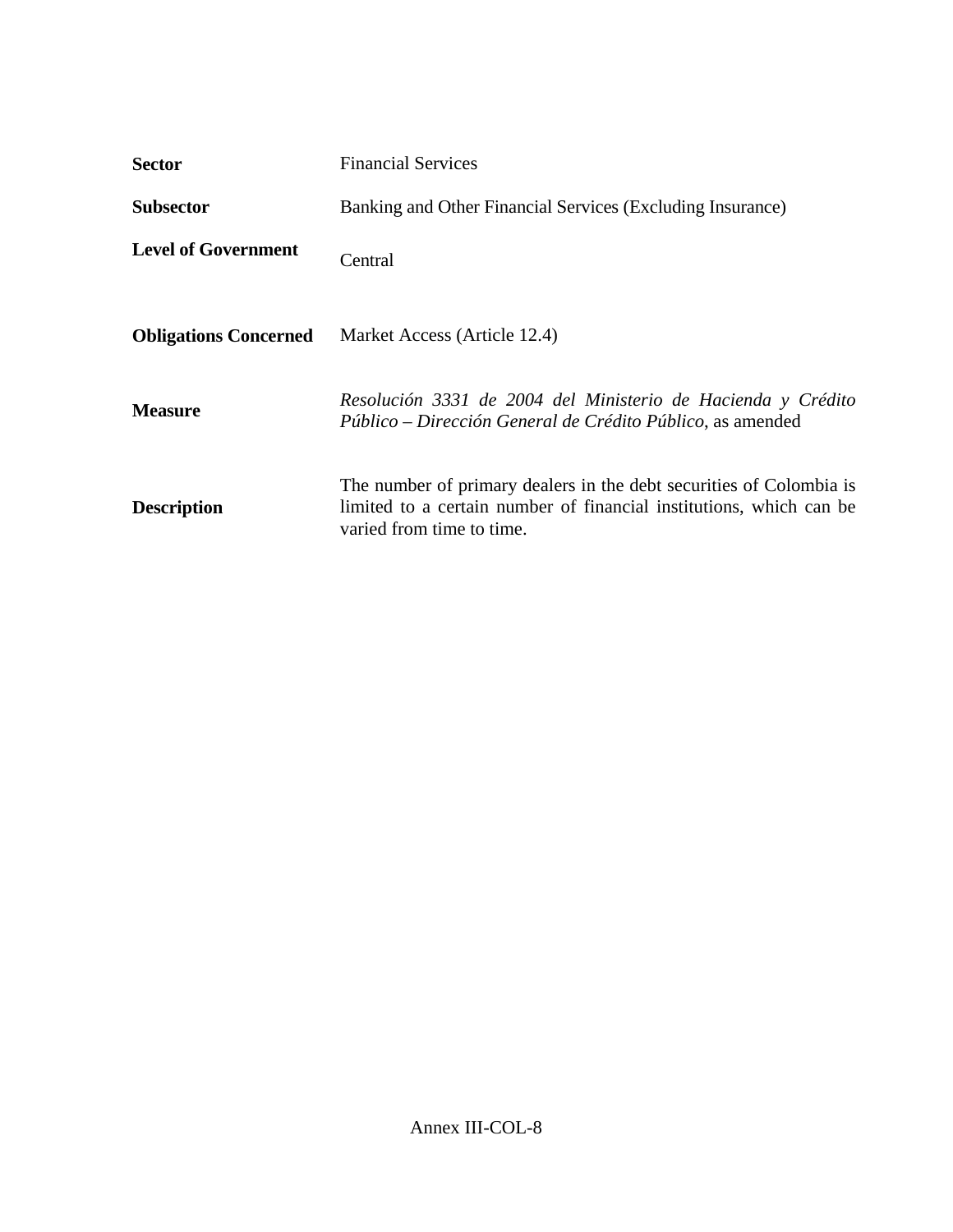| <b>Sector</b><br><b>Subsector</b>      | <b>Financial Services</b><br><b>Insurance and Insurance-Related Services</b><br>Central                         |  |
|----------------------------------------|-----------------------------------------------------------------------------------------------------------------|--|
| <b>Level of Government</b>             |                                                                                                                 |  |
| <b>Obligations</b><br><b>Concerned</b> | Cross-Border Trade (Article 12.5)                                                                               |  |
| <b>Measure</b>                         | Estatuto Orgánico del Sistema Financiero – E.O.S.F., Arts. 39, 108<br>numeral 3, y 188 numeral 1.               |  |
| <b>Description</b>                     | The obligations of Colombia under Article 12.5.2 are limited to the<br>provisions of Colombia's Annex 12.15(D). |  |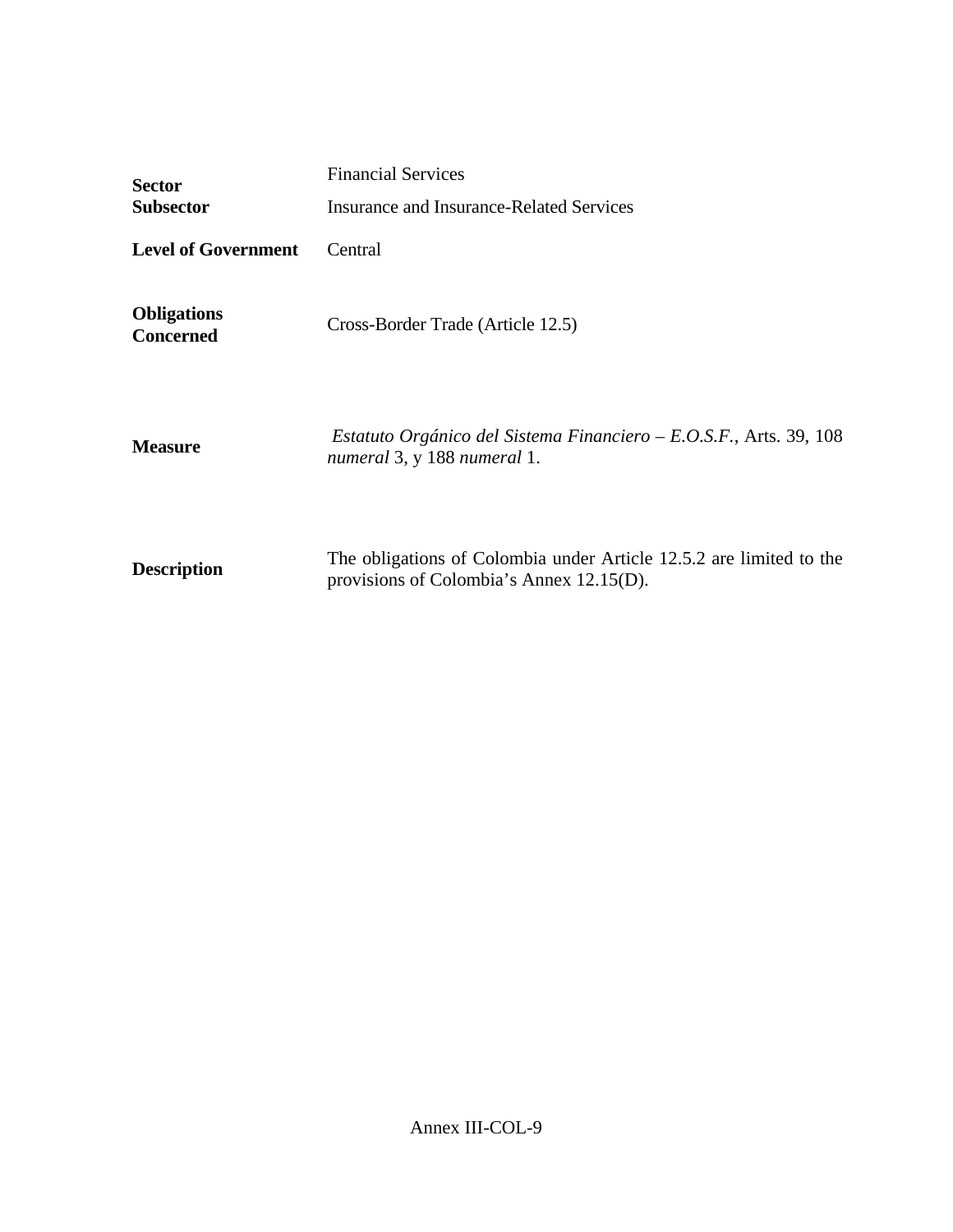| <b>Sector</b>                          | <b>Financial Services</b>                                                                                                           |  |
|----------------------------------------|-------------------------------------------------------------------------------------------------------------------------------------|--|
| <b>Subsector</b>                       | Insurance and Insurance-Related Services                                                                                            |  |
| <b>Level of Government</b>             | Central                                                                                                                             |  |
| <b>Obligations</b><br><b>Concerned</b> | National Treatment (Article 12.2)                                                                                                   |  |
| <b>Measure</b>                         | Estatuto Orgánico del Sistema Financiero – E.O.S.F., Art. 41,<br>numeral 6, literal (d).                                            |  |
| <b>Description</b>                     | A foreign national who has resided in Colombia for less than one<br>year may not supply services in Colombia as an insurance agent. |  |